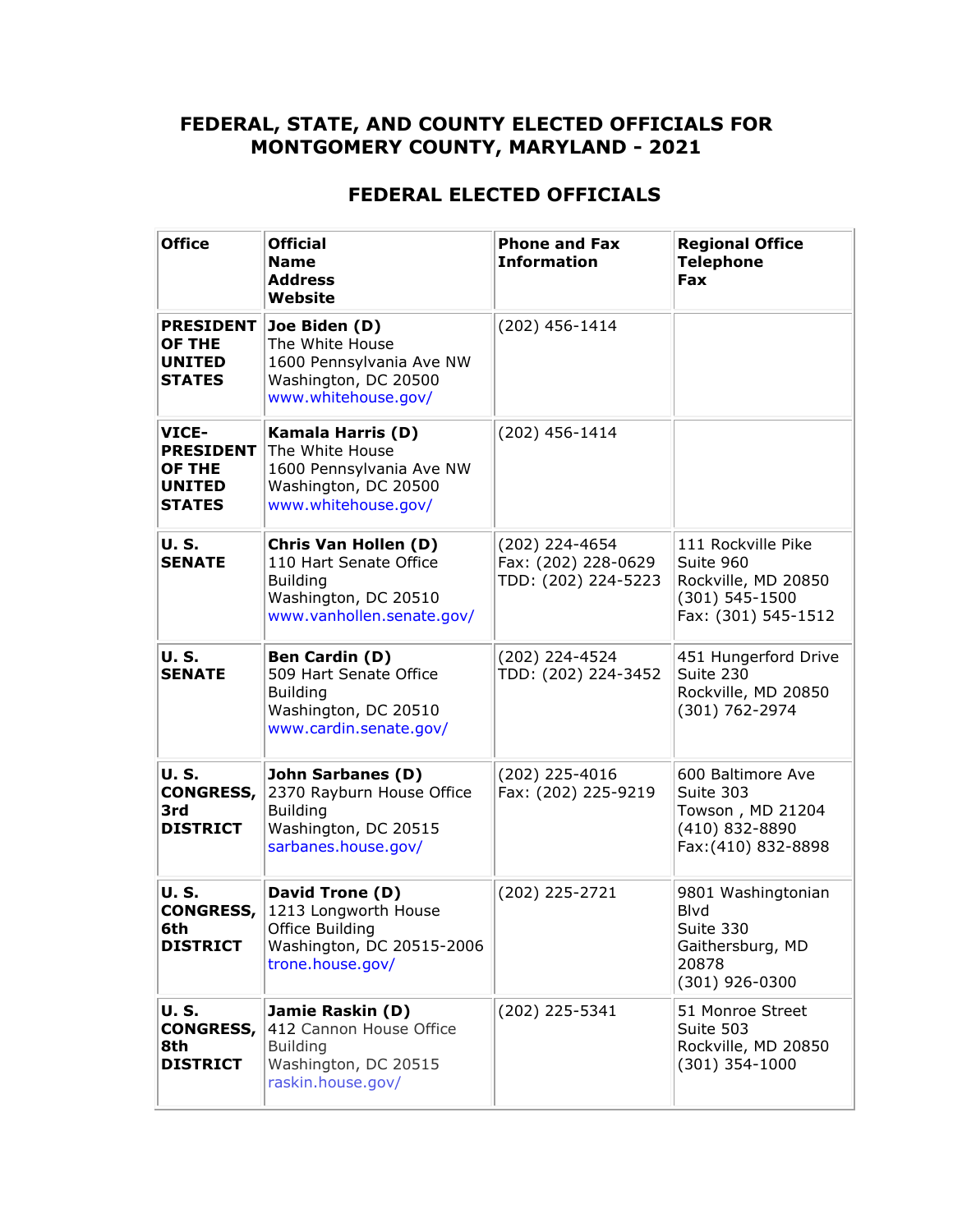# **STATE ELECTED OFFICIALS**

| <b>Office</b>                     | <b>Official</b><br><b>Name</b><br><b>Address</b><br><b>Website/Email</b>                                                        | <b>Phone and Fax</b><br><b>Information</b>                                                     |
|-----------------------------------|---------------------------------------------------------------------------------------------------------------------------------|------------------------------------------------------------------------------------------------|
| <b>GOVERNOR</b>                   | Larry Hogan (R)<br><b>State House</b><br>100 State Circle<br>Annapolis, MD 21401<br>www.governor.maryland.gov/                  | (410) 974-3901<br>(800) 811-8336 (Toll Free)<br>TDD: (800) 735-2258                            |
| <b>LT. GOVERNOR</b>               | Boyd K. Rutherford (R)<br>State House<br>100 State Circle<br>Annapolis, MD 21401<br>www.governor.maryland.gov/ltgovernor/       | (410) 974-3901<br>(800) 811-8336 (Toll Free)<br>TDD: (800) 735-2258                            |
| <b>COMPTROLLER</b>                | <b>Peter Franchot (D)</b><br>Goldstein Treasury Bldg.<br>80 Calvert Street<br>Annapolis, MD 21404<br>pfranchot@comp.state.md.us | $(410)260 - 7801$<br>TTY: (410) 260-7157                                                       |
| <b>ATTORNEY</b><br><b>GENERAL</b> | Brian E. Frosh (D)<br>200 St. Paul Place<br>Baltimore, MD 21202<br>oag@oag.state.md.us                                          | $(410)$ 576-6300<br>(888) 743-0023 (Toll Free)<br>TDD: (800) 735-2258<br>Espanol: 410-230-1712 |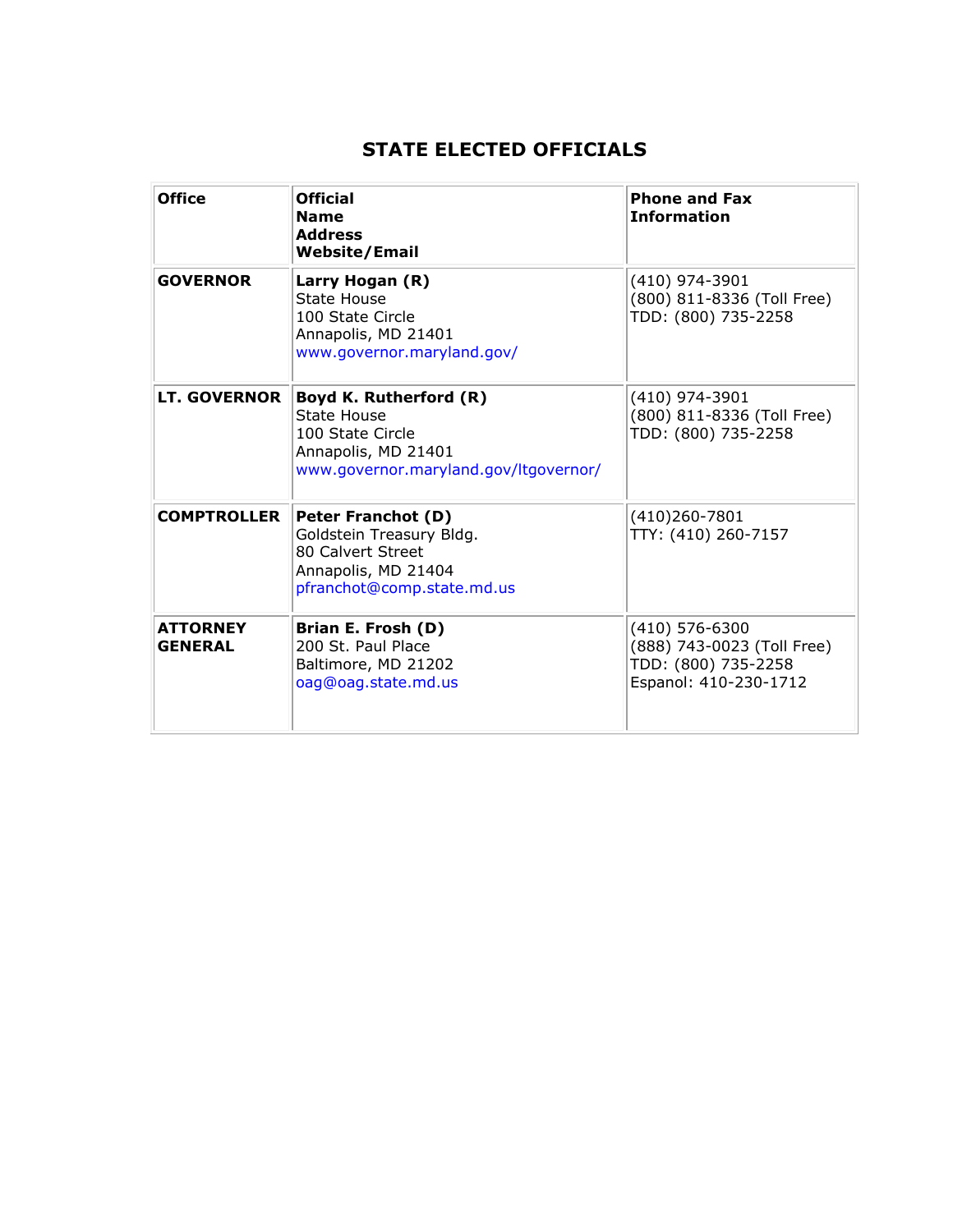#### **MONTGOMERY COUNTY GENERAL ASSEMBLY MEMBERS (301) 858-3000 or (800) 492-7122 Fax: (301) 858-3850**

| <b>District</b>    | <b>Official</b><br><b>Address</b><br><b>Email</b>                                                                                                    | <b>Phone and Fax</b><br><b>Information</b>                                          |
|--------------------|------------------------------------------------------------------------------------------------------------------------------------------------------|-------------------------------------------------------------------------------------|
| District 14        | Sen. Craig J. Zucker (D)<br>James Senate Office Building, Room 122<br>11 Bladen Street<br>Annapolis, MD 21401<br>craig.zucker@senate.state.md.us     | $(301) 858 - 3625$<br>(410) 841-3625<br>(800) 492-7122 x3625<br>Fax: (301) 858-3618 |
| District 14        | Del. Anne R. Kaiser (D)<br>House Office Building, Room 131<br>6 Bladen Street<br>Annapolis, MD 21401<br>anne.kaiser@house.state.md.us                | (301) 858-3036<br>(410) 841-3036<br>(800) 492-7122 x3036                            |
| District 14        | Del. Eric G. Luedtke (D)<br>House Office Building, Room 350<br>6 Bladen Street<br>Annapolis, MD 21401<br>eric.luedtke@house.state.md.us              | (301) 858-3110<br>(410) 841-3110<br>(800) 492-7122 x3110                            |
| <b>District 14</b> | Del. Pam E. Queen (D)<br>House Office Building, Room 224<br>6 Bladen Street<br>Annapolis, MD 21401<br>pam.queen@house.state.md.us                    | (301) 858-3380<br>(410) 841-3380<br>(800) 492-7122 x3380                            |
| District 15        | Sen. Brian J. Feldman (D)<br>James Senate Office Building, Room 104<br>11 Bladen Street<br>Annapolis, MD 21401<br>brian.feldman@senate.state.md.us   | $(301) 858 - 3169$<br>(410) 841-3169<br>(800) 492-7122 x3169                        |
| District 15        | Del. Kathleen M. Dumais (D)<br>House Office Building, Room 313<br>6 Bladen Street<br>Annapolis, MD 21401<br>kathleen.dumais@house.state.md.us        | (301) 858-3052<br>(410) 841-3052<br>(800) 492-7122 x3052                            |
| District 15        | Del. David Fraser-Hidalgo (D)<br>House Office Building, Room 223<br>6 Bladen Street<br>Annapolis, MD 21401<br>david.fraser.hidalgo@house.state.md.us | $(301)$ 858-3186<br>(410) 841-3186<br>(800) 492-7122 x3186                          |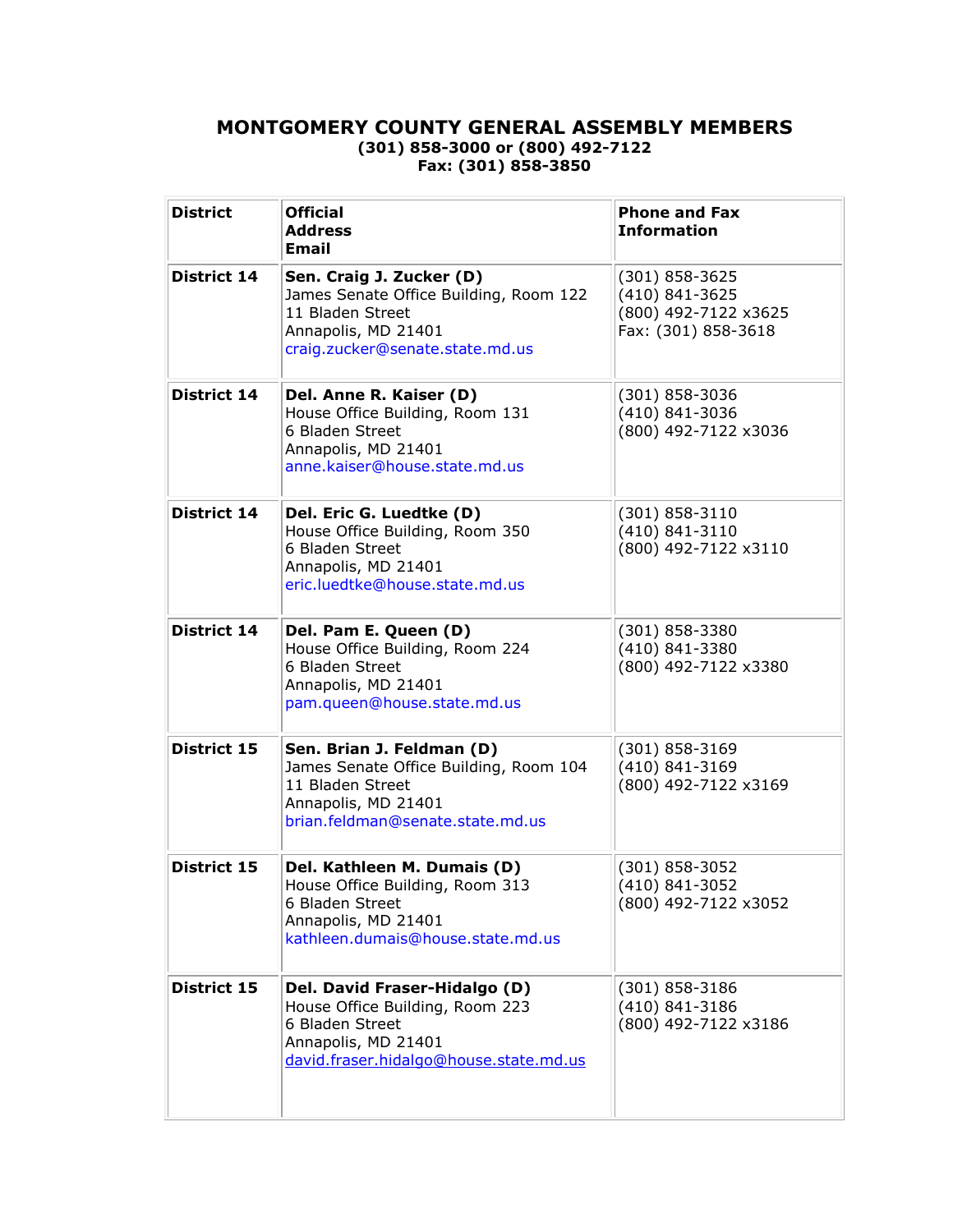| District 15        | Del. Lily Qi (D)<br>House Office Building, Room 223<br>6 Bladen St.<br>Annapolis, MD 21401<br>lily.qi@house.state.md.us                          | (301) 858-3090<br>(410) 841-3090<br>(800) 492-7122 x3090 |
|--------------------|--------------------------------------------------------------------------------------------------------------------------------------------------|----------------------------------------------------------|
| District 16        | Sen. Susan C. Lee (D)<br>James Senate Office Building, Room 223<br>11 Bladen Street<br>Annapolis, MD 21401<br>susan.lee@senate.state.md.us       | (301) 858-3124<br>(410) 841-3124<br>(800) 492-7122 x3124 |
| <b>District 16</b> | Del. Sara N. Love (D)<br>House Office Building, Room 210<br>6 Bladen St.<br>Annapolis, MD 21401<br>sara.love@house.state.md.us                   | (301) 858-3454<br>(410) 841-3454<br>(800) 492-7122 x3454 |
| District 16        | Del. Ariana R. Kelly (D)<br>House Office Building, Room 425<br>6 Bladen Street<br>Annapolis, MD 21401<br>ariana.kelly@house.state.md.us          | (301) 858-3642<br>(410) 841-3642<br>(800) 492-7122 x3642 |
| District 16        | Del. Marc A. Korman (D)<br>House Office Building, Room 210<br>6 Bladen Street<br>Annapolis, MD 21401<br>marc.korman@house.state.md.us            | (301) 858-3649<br>(410) 841-3649<br>(800) 492-7122 x3649 |
| District 17        | Sen. Cheryl C. Kagan (D)<br>James Senate Office Building, Room 203<br>11 Bladen Street<br>Annapolis, MD 21401<br>cheryl.kagan@senate.state.md.us | (301) 858-3134<br>(410) 841-3134<br>(800) 492-7122 x3134 |
| <b>District 17</b> | Del. Kumar P. Barve (D)<br>House Office Building, Room 251<br>6 Bladen Street<br>Annapolis, MD 21401<br>kumar.barve@house.state.md.us            | (301) 858-3990<br>(410) 841-3990<br>(800) 492-7122 x3990 |
| <b>District 17</b> | Del. Jim Gilchrist (D)<br>House Office Building, Room 219<br>6 Bladen Street<br>Annapolis, MD 21401<br>jim.gilchrist@house.state.md.us           | (301) 858-3744<br>(410) 841-3744<br>(800) 492-7122 x3744 |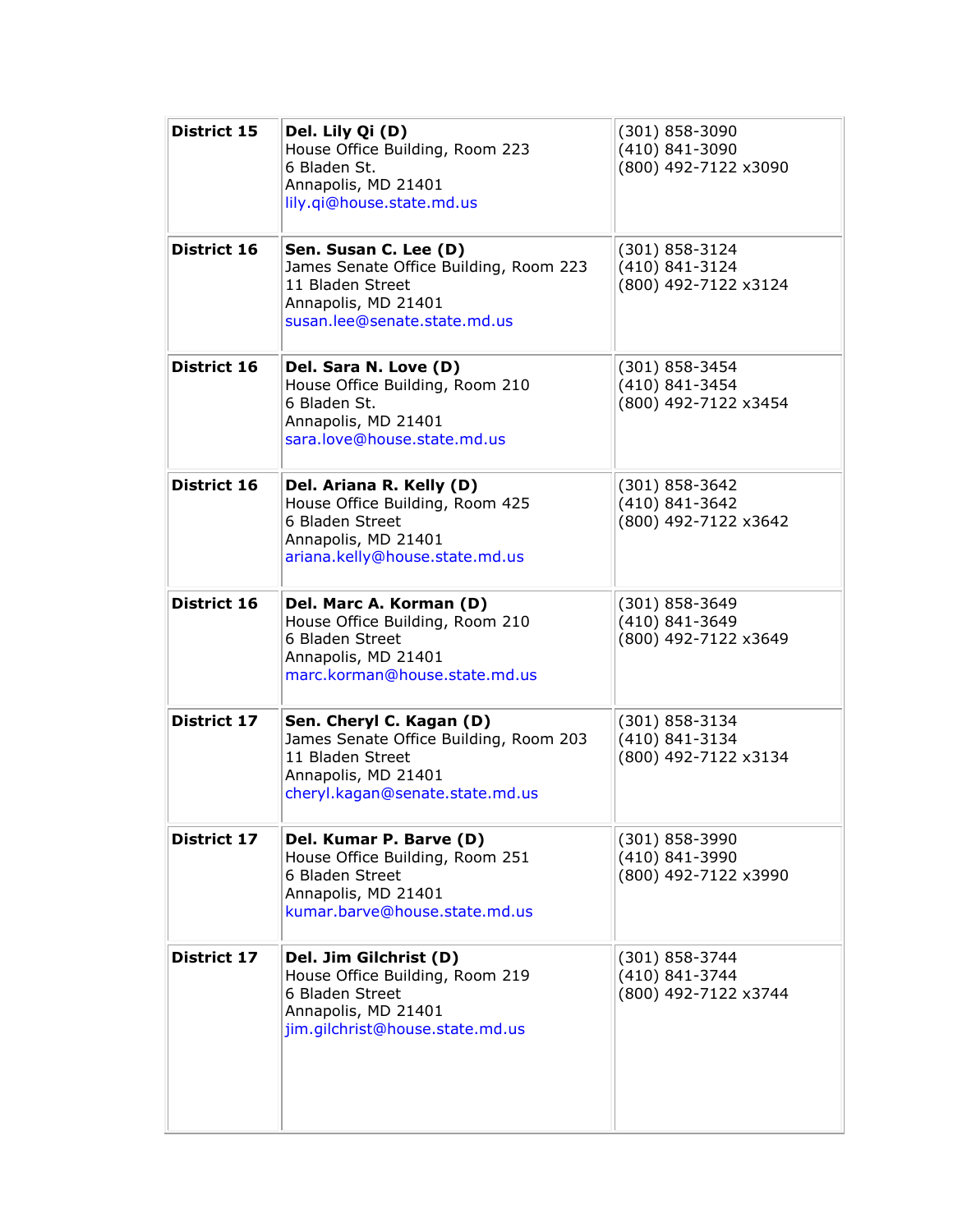| District 17        | Del. Julie Palakovich Carr (D)<br>House Office Building, Room 221<br>6 Bladen St.<br>Annapolis, MD 21401<br>julie.palakovichcarr@house.state.md.us     | (301) 858-3037<br>(410) 841-3037<br>(800) 492-7122 x3037                                                   |
|--------------------|--------------------------------------------------------------------------------------------------------------------------------------------------------|------------------------------------------------------------------------------------------------------------|
| <b>District 18</b> | Sen. Jeff Waldstreicher (D)<br>James Senate Office Building, Room 216<br>11 Bladen St.<br>Annapolis, MD 21401<br>jeff.waldstreicher@senate.state.md.us | (301) 858-3137<br>(410) 841-3137<br>(800) 492-7122 x3137                                                   |
| <b>District 18</b> | Del. Alfred C. Carr, Jr. (D)<br>House Office Building, Room 222<br>6 Bladen Street<br>Annapolis, MD 21401<br>alfred.carr@house.state.md.us             | $(301)$ 858-3638<br>(410) 841-3638<br>(800) 492-7122 x3638                                                 |
| <b>District 18</b> | Del. Jared Solomon (D)<br>House Office Building, Room 222<br>6 Bladen St., Annapolis, MD 21401<br>jared.solomon@house.state.md.us                      | (301) 858-3130<br>(410) 841-3130<br>(800) 492-7122 x3130                                                   |
| <b>District 18</b> | Del. Emily Shetty (D)<br>House Office Building, Room 224<br>6 Bladen St., Annapolis, MD 21401<br>emily.shetty@house.state.md.us                        | (301) 858-3181<br>$(410)$ 841-3181<br>(800) 492-7122 x3181                                                 |
| <b>District 19</b> | Sen. Benjamin F. Kramer (D)<br>Miller Senate Office Building, Room 401<br>11 Bladen St., Annapolis, MD 21401<br>ben.kramer@senate.state.md.us          | $(301) 858 - 3151$<br>(410) 841-3151<br>(800) 492-7122 x3151<br>Fax: (301) 858-3740<br>Fax: (410) 841-3740 |
| <b>District 19</b> | Del. Bonnie L. Cullison (D)<br>House Office Building, Room 151<br>6 Bladen Street<br>Annapolis, MD 21401<br>bonnie.cullison@house.state.md.us          | (301) 858-3883<br>(410) 841-3883<br>(800) 492-7122 x3883                                                   |
| <b>District 19</b> | Del. Charlotte Crutchfield (D)<br>House Office Building, Room 226<br>6 Bladen St., Annapolis, MD 21401<br>charlotte.crutchfield@house.state.md.us      | $(301)$ 858-3485<br>(410) 841-3485<br>(800) 492-7122 x3485                                                 |
| <b>District 19</b> | Del. Vaughn Stewart (D)<br>House Office Building, Room 220<br>6 Bladen St., Annapolis, MD 21401<br>vaughn.stewart@house.state.md.us                    | $(301)$ 858-3528<br>(410) 841-3528<br>(800) 492-7122 x3528                                                 |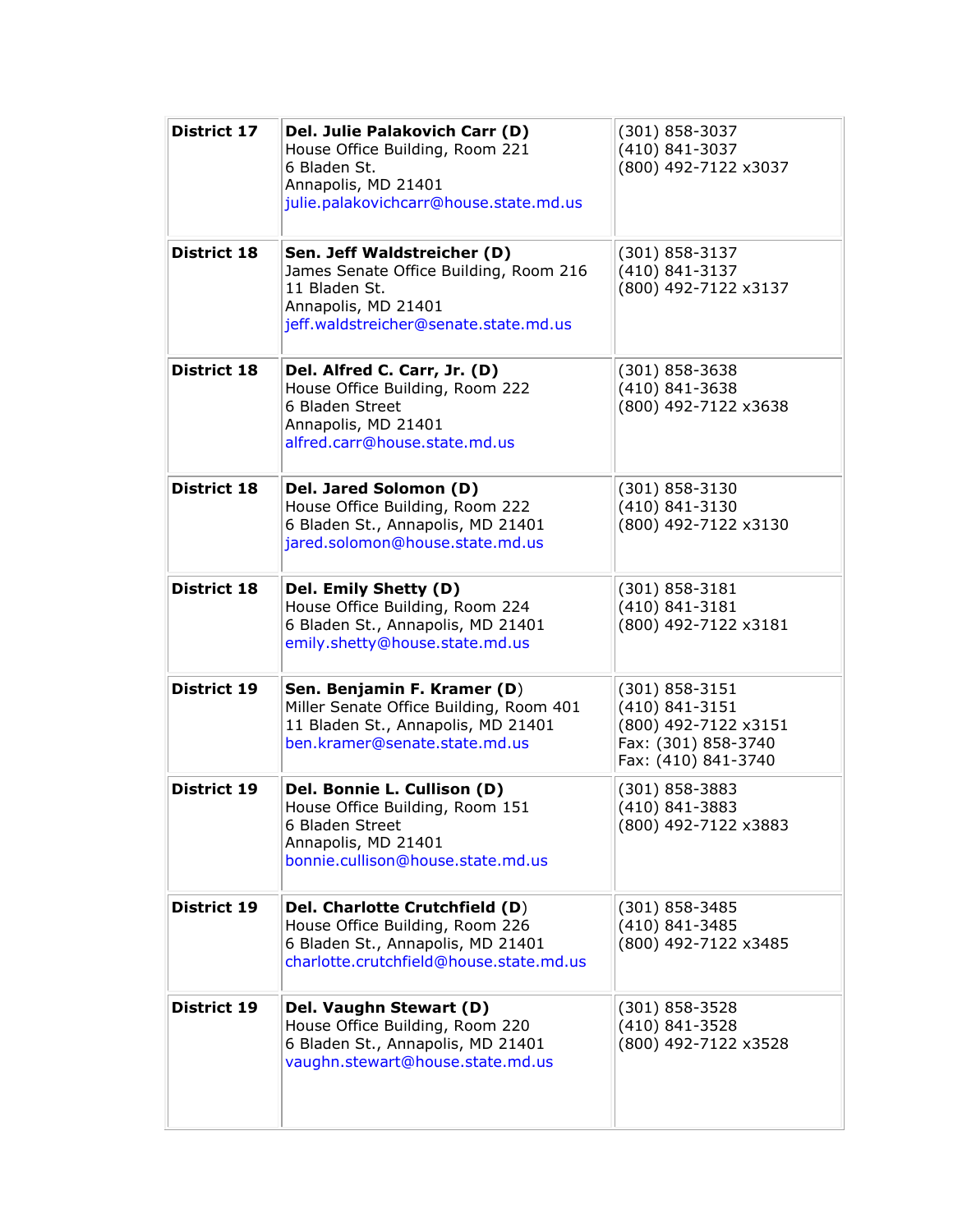| <b>District 20</b> | Sen. William C. Smith, Jr. (D)<br>Miller Senate Office Building, 2 East Wing<br>11 Bladen Street<br>Annapolis, MD 21401<br>will.smith@senate.state.md.us | (301) 858-3634<br>(410) 841-3634<br>(800) 492-7122 x3493                                                     |
|--------------------|----------------------------------------------------------------------------------------------------------------------------------------------------------|--------------------------------------------------------------------------------------------------------------|
| <b>District 20</b> | Del. Lorig Charkondian (D)<br>House Office Building, Room 226<br>6 Bladen St., Annapolis, MD 21401<br>lorig.charkoudian@house.state.md.us                | $(301) 858 - 3423$<br>(410) 841-3423<br>(800) 492-7122 x3423                                                 |
| <b>District 20</b> | Del. David Moon (D)<br>House Office Building, Room 220<br>6 Bladen Street<br>Annapolis, MD 21401<br>david.moon@house.state.md.us                         | (301) 858-3474<br>(410) 841-3474<br>(800) 492-7122 x3474                                                     |
| <b>District 20</b> | Del. Jheanelle K. Wilkins<br>House Office Building, Room 225<br>6 Bladen Street<br>Annapolis, MD 21401<br>jheanelle.wilkins@house.state.md.us            | (301) 858-3493<br>(410) 841-3493<br>(800) 492-7122 x3493<br>Fax: (301) 858-3445                              |
| <b>District 39</b> | Sen. Nancy J. King (D)<br>Miller Senate Office Building, 2 East Wing<br>11 Bladen Street<br>Annapolis, MD 21401<br>nancy.king@senate.state.md.us         | (301) 858-3686<br>(410) 841-3686<br>(800) 492-7122 x3686                                                     |
| <b>District 39</b> | Del. Gabriel Acevero (D)<br>House Office Building, Room 225<br>6 Bladen St., Annapolis, MD 21401<br>gabriel.acevero@house.state.md.us                    | $(301) 858 - 3001$<br>$(410)$ 841-3001<br>(800) 492-7122 x3001<br>Fax: (301) 858-3009<br>Fax: (410) 841-3009 |
| <b>District 39</b> | Del. Kirill Reznik (D)<br>House Office Building, Room 350<br>6 Bladen Street<br>Annapolis, MD 21401<br>kirill.reznik@house.state.md.us                   | (301) 858-3039<br>(410) 841-3039<br>(800) 492-7122 x3039                                                     |
| <b>District 39</b> | Del. Lesley J. Lopez (D)<br>House Office Building, Room 221<br>6 Bladen St., Annapolis, MD 21401<br>lesley.lopez@house.state.md.us                       | (301) 858-3021<br>(410) 841-3021<br>(800) 492-7122 x3021                                                     |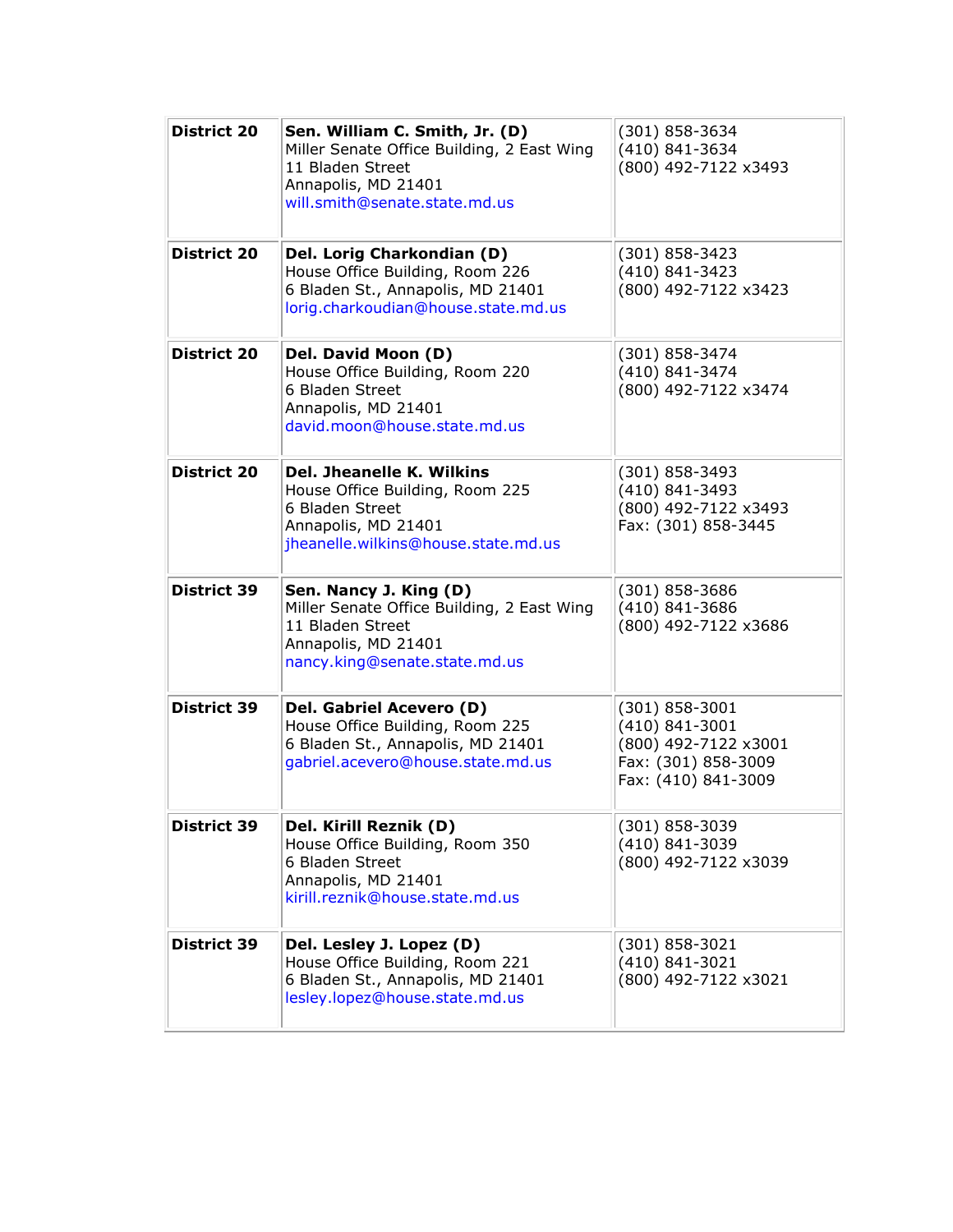## **COUNTY ELECTED OFFICIALS**

| <b>Office</b>                                         | <b>Name</b><br><b>Address</b><br><b>Email</b>                                                                                                         | <b>Phone and Fax</b><br><b>Information</b>                   |
|-------------------------------------------------------|-------------------------------------------------------------------------------------------------------------------------------------------------------|--------------------------------------------------------------|
| <b>COUNTY</b><br><b>EXECUTIVE</b>                     | Marc Elrich (D)<br>101 Monroe Street, 2 <sup>nd</sup> Floor<br>Rockville, MD 20850<br>OCEMAIL@montgomerycountymd.gov                                  | (240) 777-0311<br>Fax: 240-777-2517                          |
| <b>COUNTY</b><br><b>COUNCIL</b>                       | <b>Council Office Building</b><br>100 Maryland Avenue, 6th Floor<br>Rockville, MD 20850<br>county.council@montgomerycountymd.gov                      | (240) 777-7900<br>Fax: (240) 777-7888<br>TDD: (800) 201-7165 |
| <b>At-Large</b>                                       | <b>Gabe Albornoz (D)</b><br>councilmember.albornoz@montgomerycountymd.gov                                                                             | (240) 777-7959                                               |
| <b>At-Large</b>                                       | Evan Glass (D)<br>councilmember.glass@montgomerycountymd.gov                                                                                          | (240) 777-7966                                               |
| <b>At-Large</b>                                       | <b>Will Jawando (D)</b><br>councilmember.jawando@montgomerycountymd.gov                                                                               | (240) 777-7811                                               |
| <b>At-Large</b>                                       | Hans Riemer (D)<br>councilmember.riemer@montgomerycountymd.gov                                                                                        | (240) 777-7964                                               |
| <b>District 1</b>                                     | <b>Andrew Friedson (D)</b><br>councilmember.friedson@montgomerycountymd.gov                                                                           | (240) 777-7828                                               |
| <b>District 2</b>                                     | Craig Rice (D)<br>councilmember.rice@montgomerycountymd.gov                                                                                           | (240) 777-7955                                               |
| <b>District 3</b>                                     | Sidney Katz (D)<br>councilmember.katz@montgomerycountymd.gov                                                                                          | (240) 777-7906                                               |
| <b>District 4</b>                                     | <b>Nancy Navarro (D)</b><br>councilmember.navarro@montgomerycountymd.gov                                                                              | (240) 777-7968                                               |
| <b>District 5</b>                                     | Tom Hucker (D)<br>councilmember.hucker@montgomerycountymd.gov                                                                                         | (240) 777-7960                                               |
| <b>STATE'S</b><br><b>ATTORNEY</b>                     | <b>John McCarthy (D)</b><br>50 Maryland Avenue<br>North Tower, 5 <sup>th</sup> Floor<br>Rockville, MD 20850<br>States.Attorney@montgomerycountymd.gov | (240) 777-7300<br>Fax: (240) 777-7413                        |
| <b>CLERK OF THE</b><br><b>CIRCUIT</b><br><b>COURT</b> | Karen A. Bushell (D)<br>50 Maryland Avenue<br>North Tower, 3rd Floor<br>Room 3200<br>Rockville, MD 20850<br>kbushell@mcccourt.com                     | (240) 777-9467                                               |